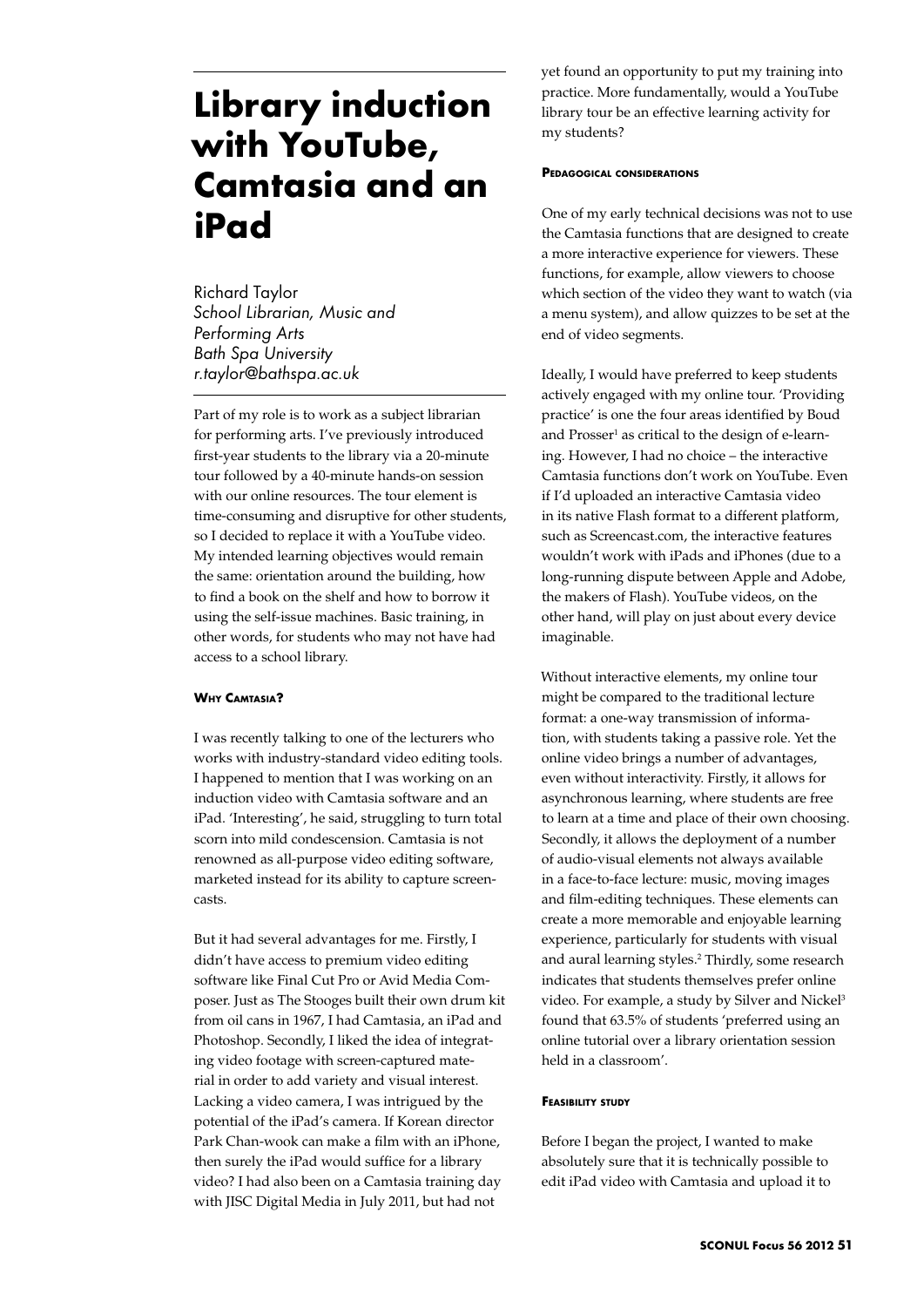YouTube. These initial tests and investigations proved vital as my project progressed.

Camtasia was able to upload iPad video footage (MOV file format) successfully, integrate it with screen capture footage (CAMREC file format) and render it into a final video. I was impressed by how easy it is to drop files in and out of the Camtasia editing timeline, and that the editing process is non-destructive. This latter feature is crucial because, from the outset, I was aware that I would probably need to make an annual revision of my video to reflect the inevitable changes to our building layout and systems. Even as I was making the video I was forced to revise it when our catalogue was rebranded with the new university logo. Non-destructive editing means that all my original files are preserved intact, should I need to move or re-edit footage for future updates.

However, I also read ominous warnings about video editing with Camtasia, such as this message from an online forum:<sup>4</sup> 'you really don't want your Camtasia project file to exceed 420K. Once this happens, your project goes unstable, previews stop working, and other bad behaviour may occur.' I decided to press on regardless, as it would be possible to work around this problem by dividing my project into smaller segments, rendering them, then stitching them back together into a final video.

## **Running time**

Although YouTube allows a maximum running time of 15 minutes per video, I wanted to keep my video shorter than ten minutes. As Morain and Swarts<sup>5</sup> have noted 'Students frequently turn to YouTube to fill their own learning gaps.' Training videos are ideally kept short when addressing these ad hoc attempts at self-improvement. The limited attention span of Generation Y otherwise causes restlessness. With this in mind, my colleagues and I are about to produce a series of one-minute videos focusing on specific resources and issues.

A longer running time may be more suitable in situations where a lecturer expects students very quickly to attain the broad skill set necessary to conduct academic research. In such a situation it is difficult to imagine a lecturer collating a list of hyperlinks from an atomised collection of tiny videos (and even harder to imagine students watching them all). The solution may be to build a repository of small videos in a standard format

from which librarians can custom-make longer videos on demand for a particular course.

## **Scripting and storyboarding**

Learning technologists and librarians often emphasise storyboarding and pre-scripting as best practice for creating online videos: this can 'give a more polished and professional result';<sup>6</sup> 'the narrators of good videos had either scripted their lines or had at least rehearsed them';5 'the more detailed the storyboards, the easier…to produce them<sup>'7</sup>

I followed conventional wisdom, scripting my monologue and jotting down some ideas for the visuals. With the benefit of hindsight, this sometimes gives my video a stilted tone, which I would try to avoid at any second attempt. There is perhaps an analogy between the novice lecturer who writes down every comment in PowerPoint speaker notes, and the relaxed veteran who is able to improvise without notes. Or as Werner Herzog puts it 'storyboards are for cowards, for those who lack imagination, for those who are bureaucratic and nothing else on the set';<sup>8</sup> writing scripts for documentaries 'only creates dead films as seen on TV'.9

#### **Shooting the video**

The iPad was easy to operate. I filmed everything myself, apart from two pieces to camera. I attempted to film at quiet times, to avoid background noise and students wandering into shot. Nonetheless there were a number of reshoots, particularly for long takes such as the point-ofview section. Background noise still intruded, and I realised there would be significant overdubbing in post-production. Another motivation for overdubbing is that the iPad's in-built microphone is not perfectly suited for shooting video: it's nondirectional and it is easy to cover it accidentally your hand.

## **Post-production**

Kimball and O'Connor argue that music helps learning because it 'activates different parts of the brain that are not involved in language processing, especially when the listener encounters something unexpected. Adding music to IL [information literacy] instruction is an excellent means for… increasing students' retention and recall.'10

Unfortunately, as YouTube themselves advise,<sup>11</sup> 'if you use an audio track of a sound recording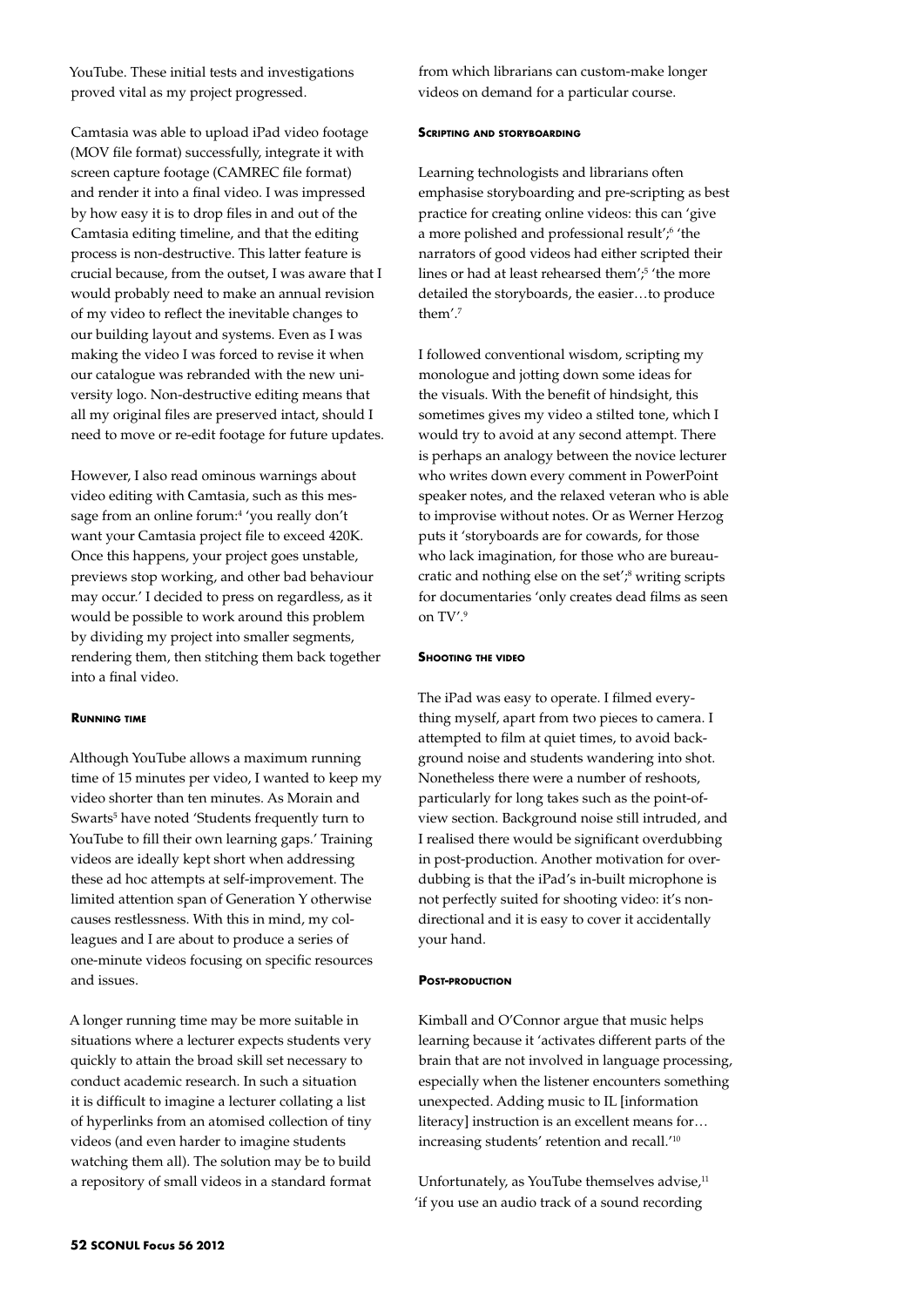owned by a record label without that record label's permission, your video may be infringing the copyrights of others'. I found the website of a character called Rick Vanman offering copyrightfree and royalty-free music 'to use safely in thier [sic] YouTube / amateur film projects AND COMMERCIAL PROJECTS etc'. Nervous about the credibility of a website 'proudly sponsored by Wolf Windshields', I have strictly followed Rick Vanman's licensing terms and also downloaded a copy of his website, for insurance, in case its terms are altered.<sup>12</sup>

One of the disadvantages of overdubbing, as opposed to live sound, is that it can prove difficult to match audio timings with the video footage. At certain points I found my audio commentary had more information to impart than could be crammed over my video footage. Freeze-frames gave me a way round this problem: I extracted single frames from the video and was able to stretch them to exactly the length needed for my audio commentary.

I used a title sequence to brand my video with the new Bath Spa logo. The animated graphics are one of a number of such MP4 sequences that are bundled with Camtasia. Black and white intertitles were used to provide viewers with a clear organisational structure throughout the video. There is evidence that a segmented on-screen presentation has better learning outcomes than a continuous narrative.13 I also improvised an end credit sequence by screen capturing a PowerPoint presentation with a scrolling effect. The sequence fulfils the terms of Rick Vanman's licence by crediting him.

# **Upload to YouTube**

By the end of the editing process I had created a complicated timeline (see below) and a project file size of 390KB. This did not bode well for rendering the video and uploading it to YouTube, given the warning about file sizes I'd discovered earlier…

I had hoped to use the Camtasia setting that is designed to render a video as a YouTube-friendly MP4 file. However, this caused Camtasia to crash on every attempt.

Instead, I was able to produce my video as an AVI file. The downside was that 'AVIs encoded with the Techsmith Screen Capture Codec are completely lossless'.14 That meant the resultant file size was so large (8GB) that it would have taken several days to upload into YouTube; so I used another piece of software called Total Video Converter to compress my video to 794MB, which took about 3.5 hours to upload.

# **Evaluation**

I couldn't evaluate my video's impact on the information literacy of 'real' first-year students because this teaching takes place at the start of the academic year. I therefore asked our parttime library helpers to watch it and complete an anonymous online survey. The helpers are themselves students, so I hoped they would give me a reasonably accurate insight into what my target audience might think. As there were only seven responses, the results must be treated with caution.

The overall verdict was that my video was 'Quite good/OK'. The overall approval rating improved when I asked a similar question with the qualifier 'compared to other videos about subjects which are not, in themselves, hugely exciting...' This discrepancy suggests that students base their overall opinion of an educational video by comparing it against everything they watch online, not merely 'boring' educational material. This observation is borne out by some of the suggested improvements, which hint at expectations based on wider viewing rather than the legal and practical constraints that a library operates within. For example: 'I thought the choice of music could be changed, prehaps [sic] one, more well known song for each part.'

Three students thought that the video might be better if students themselves had made it: 'people will respond better student to student.' This indicates how students are becoming habituated to peer-to-peer socially shared video, rather than the 1970s Open University model with an 'expert'

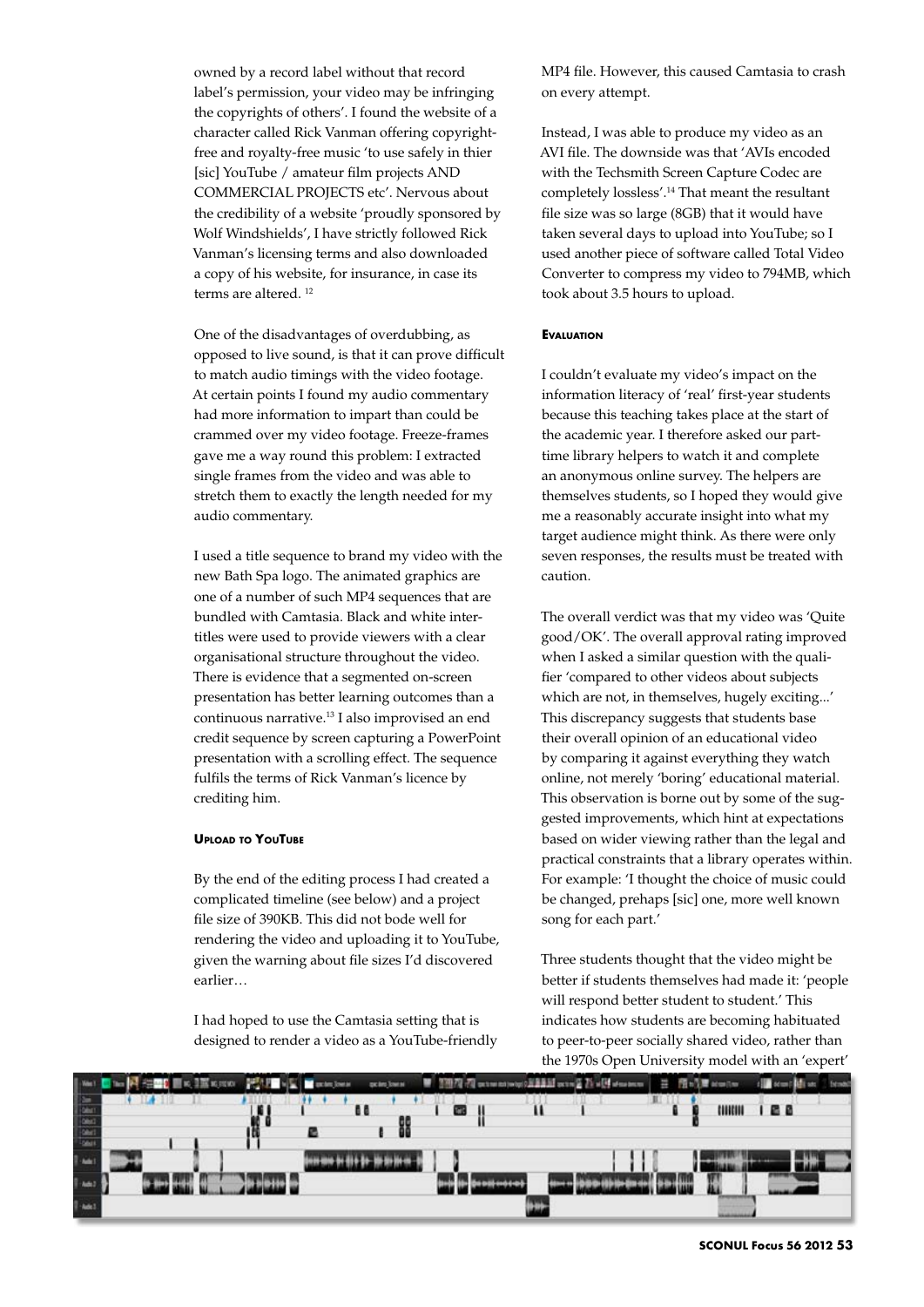in a white lab coat. It would be difficult in practice (how would the video be updated once the students had left?) and in terms of quality control. Perhaps certain elements could be outsourced to students under my overall direction? For example I could outsource my soundtrack to the music department.

My efforts to restrict the running time of my video down were borne out by the survey: it was 'just about right' for 71%. Four of the responses suggested things that might have been explored in more depth. In fact some of these suggestions, such as exploration of the Journals Room, had been filmed and cut out at the editing stage in order to reduce the running time – a difficult balancing act.

I was interested to find out from students 'what do you think would be the most effective way of getting first-year students to actually watch the video'. Clearly if no one watches the video it will have a poor learning outcome, even compared to my existing physical tour, which, if nothing else, most first-year students are frogmarched into. The respondents felt it would be most effective to send a link via email.

Although the feedback from this survey was useful, the ultimate test of whether my video has achieved its learning objectives will be next academic year. As there are no interactive elements in the video itself, success or failure will be measured through formative assessment in my face-to-face teaching sessions: 'How many of you have watched the YouTube tour'? 'How many of you have managed to find and borrow items since watching the video?' 'Did it help you?' 'What could be developed further?'

# **CONCLUSION**

On the whole, I was pleased with how polished the final YouTube video looked. The iPad video footage has a sharp enough resolution for You-Tube, even viewed at full-screen size. Camtasia proved workable for this small-scale project, but would be fiddly for something larger, given its restrictions on file size and the problems in uploading to YouTube.

Although my survey suggests that students are lukewarm towards the video, the question I perhaps should have asked is whether they would still prefer to be taken on a 20-minute trek around the library? I suspect not… The opportunity cost of the physical library tour has become untenable, as I need more time to train students in e-resources and to work on the backroom systems that make our e-resources a more seamless experience. It is a price worth paying if fewer students experience a library tour as a result of its being moved online.

*The video is available at http://tinyurl.com/cgupoxm*

# **Notes**

- 1 D. Boud & M. Prosser, 'Appraising new technologies for learning: a framework for development', *Educational media international*, 39: 3 (2002), pp. 237–245
- 2 N. Fleming & C. Mills, 'Not another inventory, rather a catalyst for reflection', *To improve the academy*, 11 (1992), pp 137–144
- 3 S.L. Silver & L.T. Nickel, 'Are online tutorials effective? A comparison of online and classroom library instruction methods', *Research strategies*, 20:4 (2005), pp. 389–396
- 4 TechSmith User-to-User Forums Camtasia project file size limit. 2011. Available from: http://forums.techsmith.com/showthread. php?t=8645#post58242 (accessed 25 April 2012)
- 5 M. Morain & J. Swarts, 'Yoututorial: a framework for assessing instructional online video', *Technical communication quarterly*, 21:1 (2012), pp. 6–24
- 6 JISC Digital Media, Building effective screencasts, JISC Digital Media, [undated]
- 7 T. Wales & P. Robertson, 'Captivating Open University students with online literature search tutorials created using screen capture software', *Program*, 4:4, (2008), pp. 365–381
- 8 J. Ressner, 'The mystery of Werner Herzog'. 2010. Available from: http://www.dga. org/Craft/DGAQ/All-Articles/0904-Winter-2009-10/DGA-Interview-Werner-Herzog. aspx (accessed 25 April 2012)
- 9 M. de Oliveira, Werner Herzog's Rogue Film School, the experience part III – Scottish Documentary Blog. 2011. Available from: http://blog.scottishdocinstitute.com/werner\_ herzogs\_rogue\_film\_school\_the\_ experience\_part\_iii (accessed 16 May 2012)